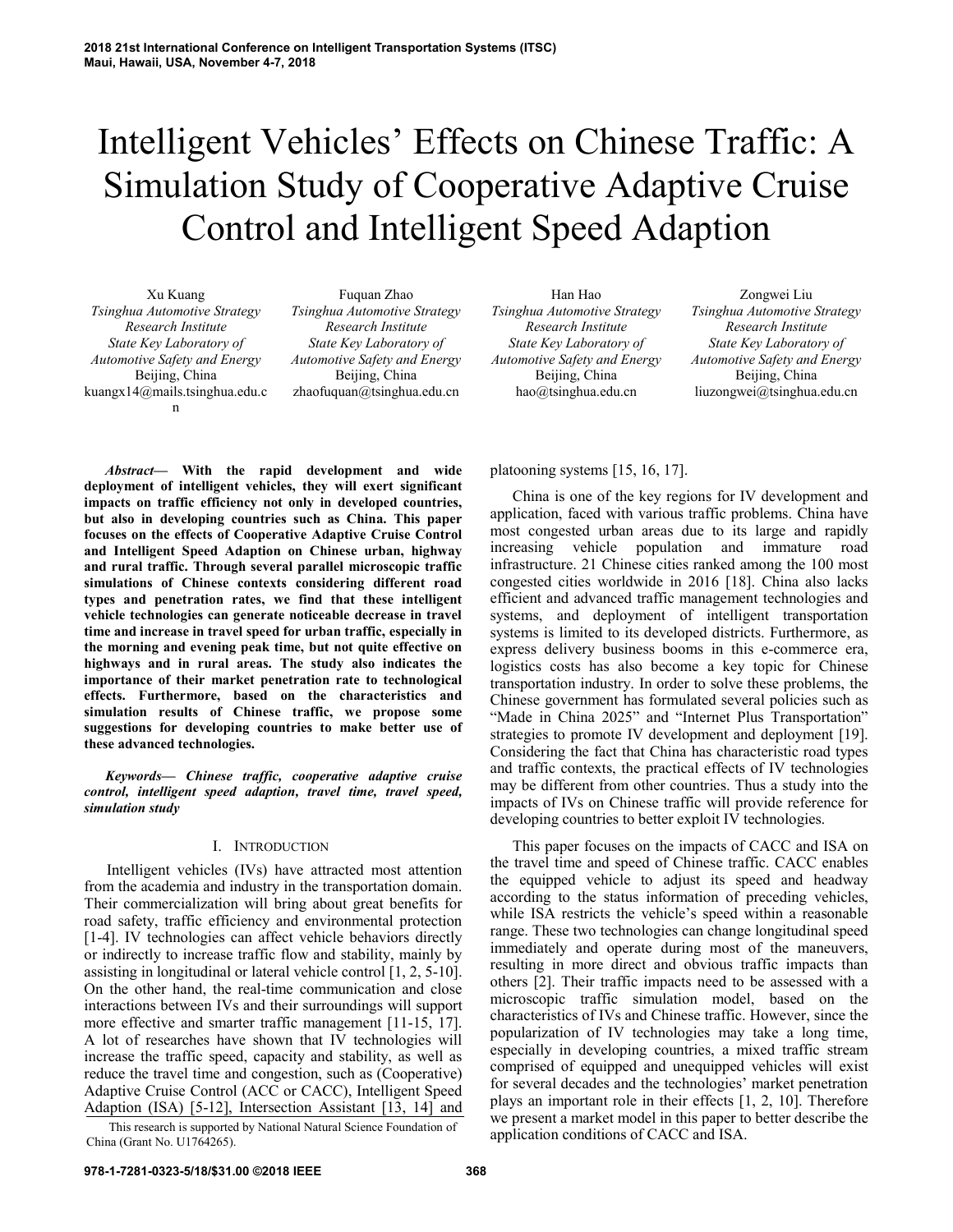The rest of this paper is structured as follow: The establishment of the traffic simulation model and market model as well as their data collection are presented in section II. Then section III shows the results of several simulations considering different traffic contexts and market penetration rates in China. Finally we come up with several conclusions and suggestions in section IV.

# II. MODEL ESTABLISHMENT AND DATA COLLECTION

# *A. Road and Traffic Model*

The simulations are conducted using PTV VISSIM software, which allows freely modeling road infrastructures, users and their interactions in detail. In order to fully reflect the effects on the whole traffic, we categorize Chinese roads into three levels: urban roads, highways and rural roads. Their parameters are set as shown in Table I, according to Chinese technical standards of road engineering [20, 21]. For each kind of road, similar control logic of signal timing is adopted when they exist, including time to go straight and turn left, time to turn right and yellow intervals.

TABLE I. ASSUMPTION ABOUT ROAD PARAMETERS

| Road levels        |                                     | <b>Speed</b><br>limitation<br>(km/h) | Road<br>width<br>(m) | <b>Number</b><br>of lanes<br>(one-way) |
|--------------------|-------------------------------------|--------------------------------------|----------------------|----------------------------------------|
| Urban<br>roads     | express way                         | 80                                   | 15                   |                                        |
|                    | arterial road                       | 60                                   | 15                   | 4                                      |
|                    | secondary<br>trunk road or<br>below | 40                                   | 7.5                  | $\overline{c}$                         |
| <b>Highways</b>    | main road                           | 100                                  | 11.25                | $\mathcal{R}$                          |
|                    | ramp                                | 60                                   | 3.5                  |                                        |
| <b>Rural roads</b> |                                     | 60                                   | 3.75                 |                                        |

For urban roads, we consider the diversity of geographic location, economic strength and traffic demand among different cities. Therefore we choose six cities as samples of Chinese urban traffic, including Beijing, Shanghai, Guangzhou, Shenzhen, Chongqing and Kunming. They belong to the first and second tier cities, covering the north and south, as well as east and west of China. To establish the traffic model of these cities, we separately define their traffic stream in all-day time and peak period, vehicle fleet composition and road network topology. The traffic parameters of selected cities are extracted from their local annual reports of traffic statistics in 2016, which are listed in Table II. Moreover, each city's typical road geometry is taken into account, modeled on a certain district from the real-time city map as shown in Fig. 1.

TABLE II. ASSUMPTION ABOUT URBAN ROADS OF DIFFERENT CITIES

| <b>Cities</b>   | <b>ATF</b><br>(veh/h<br>$\ln$ | PTF<br>(veh/h<br>$(\ln)$ | <b>PCV</b> | DS<br>(km/h) | <b>PR</b> |
|-----------------|-------------------------------|--------------------------|------------|--------------|-----------|
| <b>Beijing</b>  | 1796                          | 2449                     | $4.60\%$   | 47.71        | 11:15:74  |
| Shanghai        | 1409                          | 1921                     | 10.71%     | 46.74        | 34:27:38  |
| Guangzhou       | 819                           | 873                      | 4.90%      | 42.83        | 18:27:55  |
| <b>Shenzhen</b> | 600                           | 750                      | 4.10%      | 46.15        | 23:35:42  |
| Chongqing       | 1450                          | 2175                     | 7.42%      | 47.40        | 10:22:68  |
| Kunming         | 1426                          | 2150                     | 5.70%      | 46.57        | 9:19:71   |

a. ATF: All-day Traffic Flow; PTF: Peak-period Traffic Flow; PCV: Proportion of Commercial Vehicles; DS: Desired Speed; PR: Proportion of Roads (express way, arterial road and secondary trunk road or below)



Fig. 1. Urban road geometry of different cities (1–Road shape modeled in VISSIM; 2-A real district in the map of Beijing)

For highways and rural roads, there is no obvious difference across the country. Hence we simply use the statistics data of national transportation industry published by Ministry of Transport in 2016 to describe the traffic on highways or rural roads, as shown in Table III. The road shapes are also designed to simulate real-world situations. The highway model consists of a main road and two ramps, thus covering free-flow conditions as well as merging and diverging activities. And the rural road model is a motorway connecting three junctions with narrower roads and lower desired speed. Fig. 2 illustrates the two types of road models.

TABLE III. ASSUMPTION ABOUT HIGHWAYS AND RURAL ROADS

| Road<br>levels | <b>ATF</b><br>(veh/h/<br>ln)                            | <b>PCV</b> | DS<br>(km/h) | DН<br>(m) | DA<br>$(m/s^2)$ | <b>ROW</b>                      |
|----------------|---------------------------------------------------------|------------|--------------|-----------|-----------------|---------------------------------|
| High-<br>ways  | 340                                                     | 5.6%       | 100          | 100       | $[-2.5, 3.5]$   | Priority<br>for<br>main<br>road |
| Rural<br>roads | 484.9<br>$\sim$ DILD : HILL DID : HILL DOMED'S CHILICHE | 5.4%       | 60           | 50        | $[-2.5, 3.5]$   | Priority<br>for<br>main<br>road |

DH: Desired Headway; DA: Desired Acceleration; ROW: Right of Way at intersections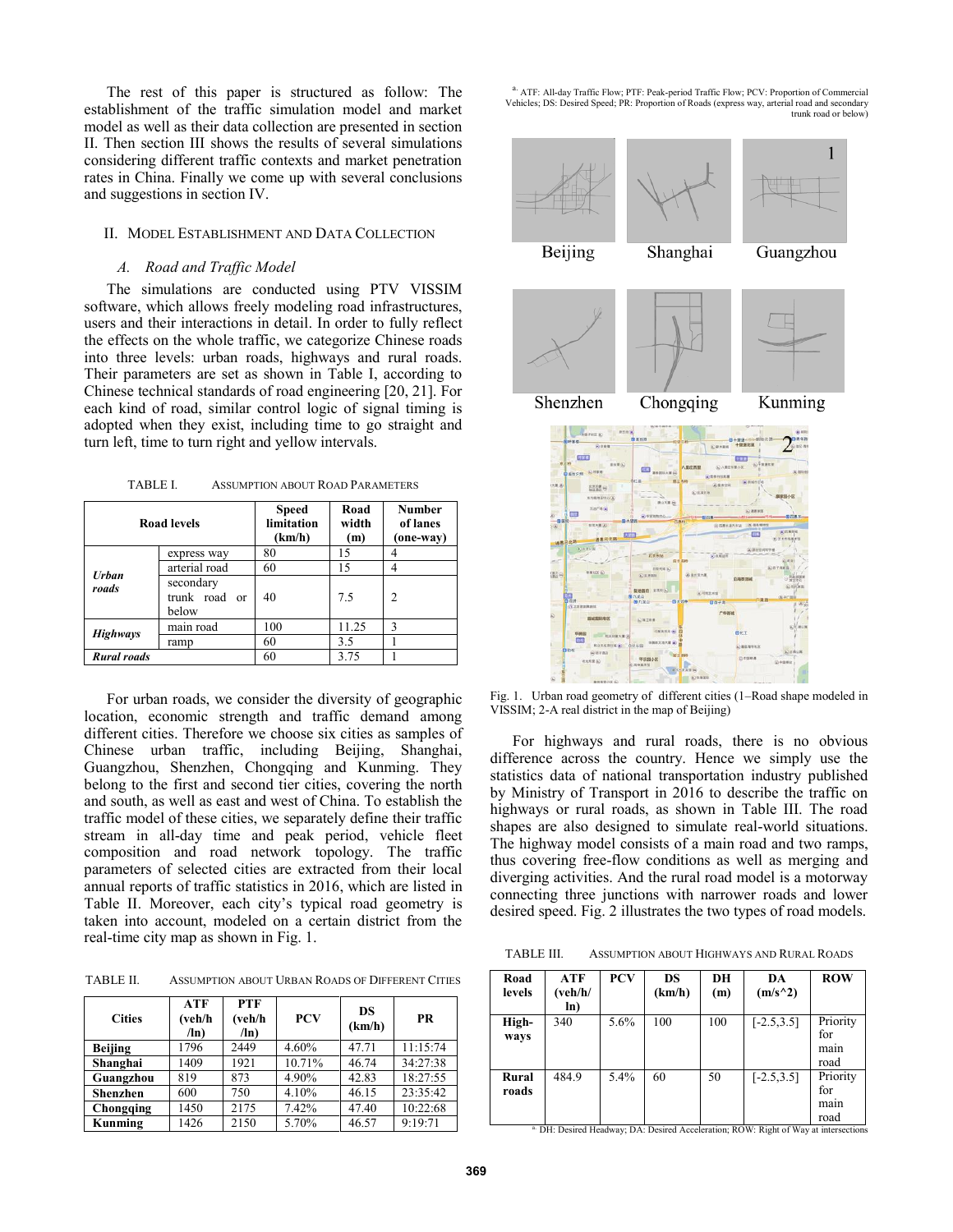

Fig. 2. Road geometry of highway and rural road (modeled in VISSIM)

#### *B. Vehicle Model*

Considering the different impacts on road traffic, the running vehicles are simplified as two major categories. It is assumed that passenger cars' size is 4.5 meters long and 1.8 meters wide, while commercial vehicles' size is 10 meters long and 2 meters wide. The vehicle models are supposed to have similar powertrain performance parameters including the function and distribution of the maximum acceleration and deceleration, as well as the desired deceleration.

The most important part of the vehicle model is how to simulate the behaviors of IVs and conventional vehicles. Firstly the CACC function in this study is supposed to cover the full speed range, which means the equipped vehicle can stop and go at any speed autonomously. Compared with normal drivers, CACC enables further and wider field of vision. To distinguish the driving behaviors of equipped and unequipped vehicles, Wiedemann 99 car-following model is adopted and modified. Table IV presents the longitudinal movement parameters of the vehicles, which are derived from [8, 22], considering that Chinese drivers are more cautious and prefer conservative driving strategies. Secondly the ISA function ensures that the vehicles will never exceed the limitation of roads and operate at an appropriate speed.

TABLE IV. LONGITUDINAL MOVEMENT PARAMETERS OF DIFFERENT **VEHICLES** 

| Parameter       | Parameter                             | Unequipped          | Equipped           |
|-----------------|---------------------------------------|---------------------|--------------------|
| index           |                                       | vehicles            | vehicles           |
| CC0             | Standstill distance                   | 1.5m                | 1.0 <sub>m</sub>   |
| CC <sub>1</sub> | Headway time                          | 1.4s                | 0.7s               |
| CC2             | Following variation                   | 4 <sub>m</sub>      | 1m                 |
| CC3             | Threshold for entering<br>'Following' | -8                  | $-1$               |
| CC4             | Negative 'Following'<br>threshold     | $-0.35$             | $\theta$           |
| CC5             | Positive 'Following'<br>threshold     | 0.35                | $\theta$           |
| CC6             | Speed dependency of<br>oscillation    | 11.44               | $\theta$           |
| CC7             | Oscillation acceleration              | $0.25 \text{m/s}^2$ | $0.25m/s^2$        |
| CC8             | Standstill acceleration               | $3.5 \text{m/s}^2$  | $3.5 \text{m/s}^2$ |
| CC <sub>9</sub> | Acceleration at 80km/h                | $1.5 \text{m/s}^2$  | $1.5 \text{m/s}^2$ |
| FoV             | Field of vision                       | 250m, 2veh          | 500m, 10veh        |

# *C. Market Model*

The penetration rate of IV technologies will generate significant impacts on their practical effects, since the mixed traffic stream may affect the driving patterns of both equipped and unequipped vehicles [10]. According to the *Technology Roadmap for Energy Saving and New Energy Vehicles* of China, the penetration rate of driver assistance functions in new vehicles will reach 50% in 2020, 80% in 2025 and 100% in 2030, including CACC and ISA [19]. We calculate the market penetration of IV technologies based on these targets with the following equations:

$$
P_t = M_t / N_t = (M_{t-1} + m_t - ms_t) / (N_{t-1} + n_t - ns_t)
$$

$$
m_t = tp_t n_t \tag{1}
$$

where:  $P_t$  is the penetration rate of CACC and ISA in year  $t$ ,  $M_t$  is the number of equipped vehicles,  $N_t$  is the number of all running vehicles,  $m_t$  is the annual sales of equipped new vehicles,  $n_t$  is the annual sales of all new vehicles, *ms<sup>t</sup>* is the number of equipped vehicles which are scraped, and  $ns_t$  is the number of all scraped vehicles.  $tp_t$  is the target penetration rate in new vehicles as set in the roadmap, which is estimated with linear interpolation year by year.

The annual vehicle sales in China are supposed to have exponential growth in the next few years. And according to Chinese statistics and regulations, we assume that the average service life of vehicles is ten years, which means:

$$
ns_t = n_{t-10} \tag{2}
$$

## III. SIMULATION RESULTS OF CHINESE TRAFFIC SCENARIOS

Based on the established models above, several parallel simulations with different traffic contexts and market penetration rates are conducted. The simulations refer to the targets of the aforementioned Chinese roadmap and set penetration rates as 0, 30%, 50%, 80% and 100%, and the scenario with no equipped vehicles is regarded as the baseline for traffic effects estimation. We focus on the impacts of CACC and ISA on travel time and speed, which directly affect the passengers' experience and the logistics costs. For each scenario above, simulations are repeated for five times and they have quite similar outcomes. Therefore their averages are adopted as the results.

#### *A. Impacts on Travel Time and Speed*

The results of average travel time are presented in Fig. 3. For urban roads, CACC and ISA with 100% penetration rate are able to reduce the average travel time in all day by about 24.41% to 36.28%, while reduce the average travel time of peak period by about 31.06% to 35.11%. The impacts on different cities have a similar trend that the variation rate will be slightly higher at medium penetration rates than at low or high ones. However, the effects on second tier cities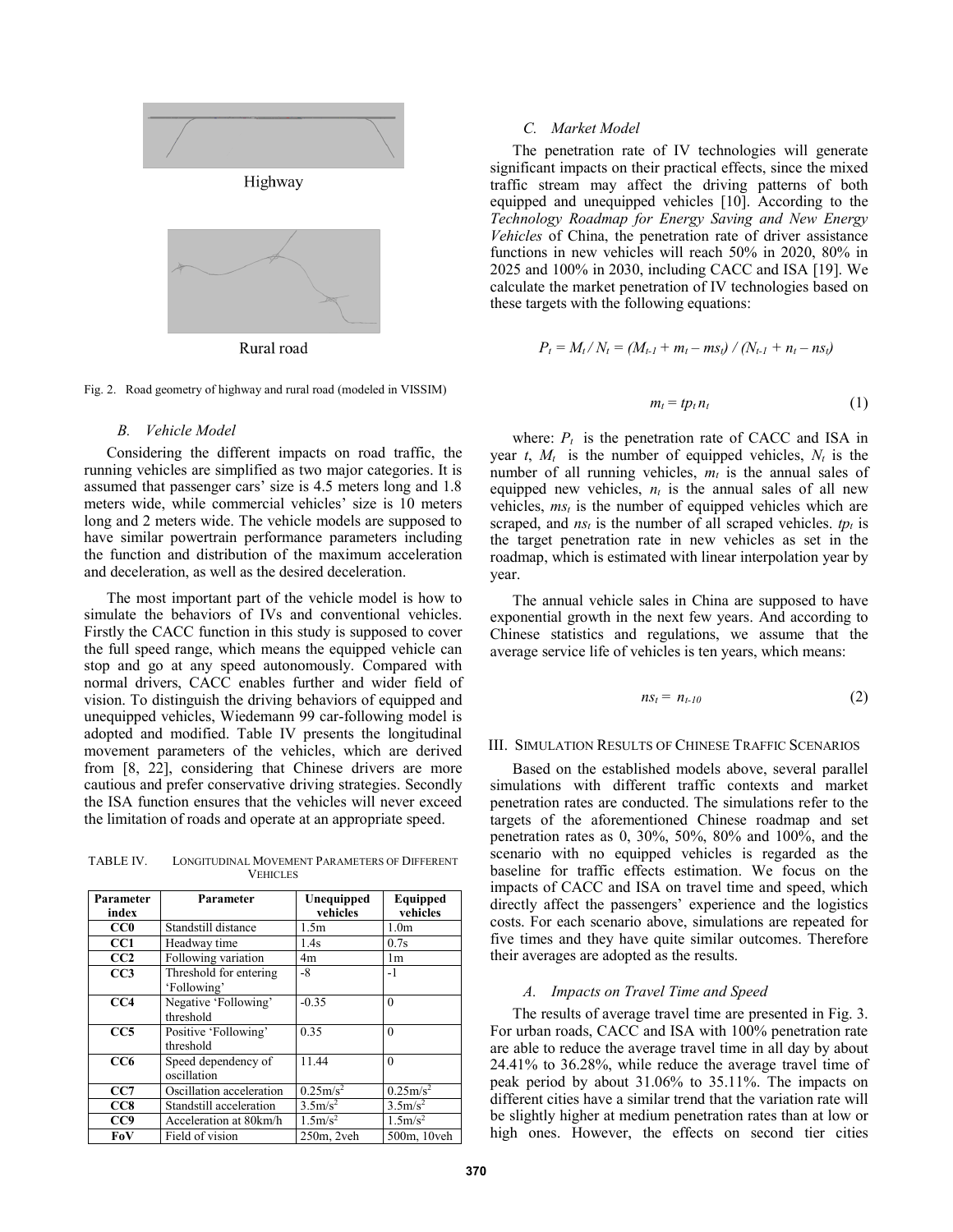(Kunming and Chongqing) are somewhat stronger than first tier cities. These cities have relatively large traffic flow due to the conflict between their large mobility demands and low proportions of high-level roads. Stop & Go function of CACC will improve vehicles' reaction time and speed in such heavy traffic. On the other hand, as latecomers of urbanization, they also achieve better urban planning, whose road networks involve fewer intersections and narrow passes in old towns. Therefore CACC and ISA can work better to realize higher travel speed and fewer acceleration or deceleration behaviors.

In contrast, CACC and ISA bring about less decrease in the average travel time on highways and rural roads. Even though all vehicles are equipped with the technologies, we can see only 10.59% and 9.16% reduction separately, which is significantly lower than the effects on urban roads. The reason for this difference may be that the traffic flow on highways and rural roads approximates to free flow and lacks traffic jams. Hence the real travel speeds can be more stable and approach the speed limits, which naturally offset the main effects of CACC and ISA.





Fig. 3. The change of average travel time (1-Result of all-day time in urban traffic; 2-Result of peak time in urban traffic; 3-Result of all-day time in different traffic)

The results of travel speed are shown in Fig. 4. When no vehicles are equipped with CACC and ISA, the all-day average travel speed in urban roads is between 28.36km/h and 33.48km/h. However if the penetration rate reaches 100%, the average value can be between 42.92km/h and 45.51km/h, with rate of increase between 32.06% and 56.65%. The increment effects can be more obvious in peak period with a range of 44.34% to 54.38%. At the same time, the speed increase is much less on highways and rural roads, with a percentage of only 2.72% and 4.86% respectively. These results are coherent with the ones of travel time, thus verifying the analysis above.

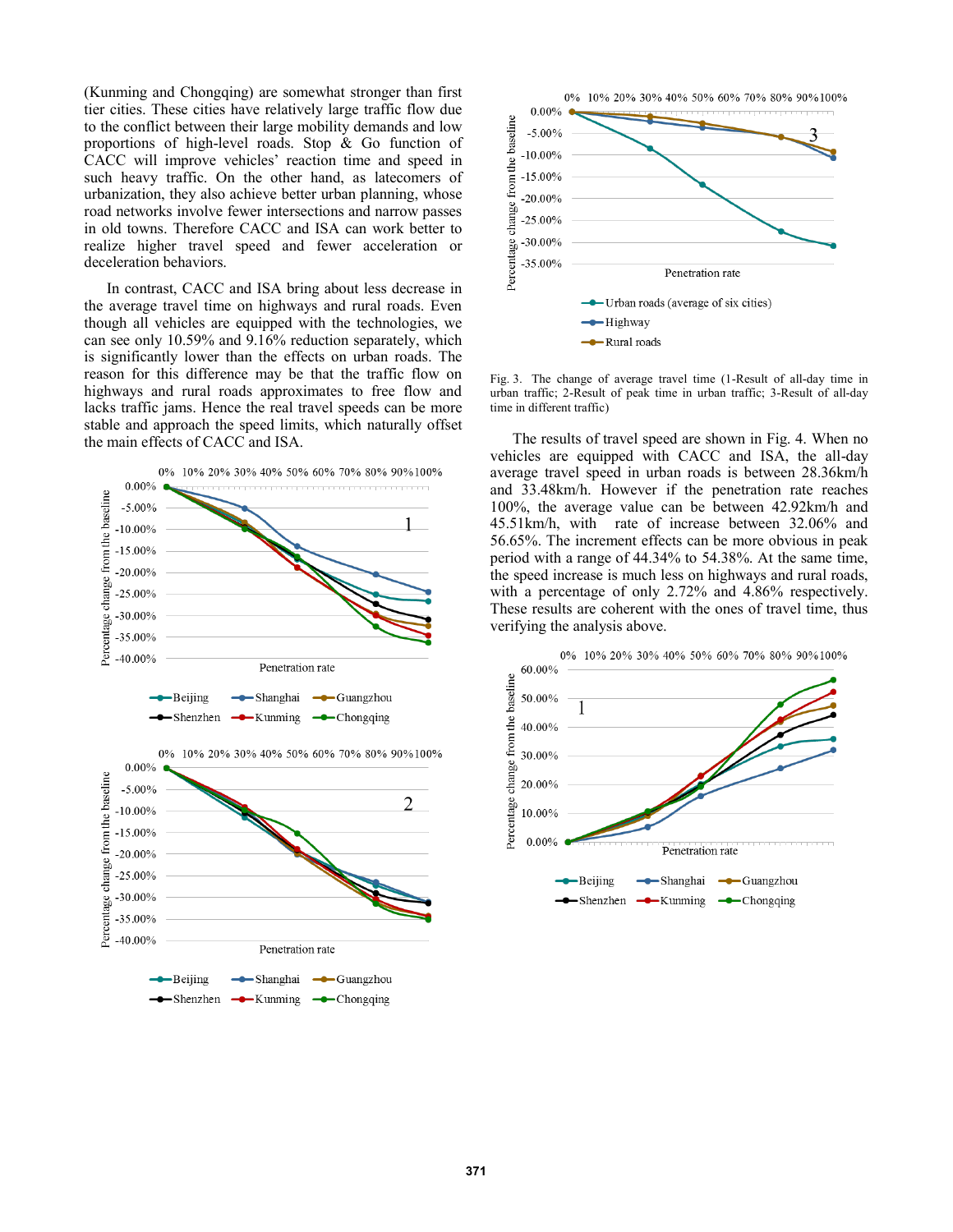

Fig. 4. The change of average travel speed (1-Result of all-day time in urban traffic; 2-Result of peak time in urban traffic; 3-Result of all-day time in different traffic)

## *B. Predicted effects on Chinese Traffic*

According to the strategic plans of China, a large number of IVs will emerge on public roads in the next 10 to 15 years. Thus there will be mixed traffic of conventional vehicles and IVs in a certain period. Based on the aforementioned market model and data of Chinese vehicle sales and population, the penetration rate of CACC and ISA in China is predicted, as shown in Fig. 5. Since CACC and ISA mainly employ Vehicle-to-Vehicle communication, GPS and digital maps, they do not require many modifications and construction of road and network infrastructure. Thus their effects mainly depend on their penetration and usage rate. We anticipate that between 2022 and 2023, 30% of the running vehicles will be equipped and the average travel time in daily urban traffic will decrease by 5.08% to 9.75%. And the penetration rate can reach 50% between 2025 and 2026, resulting in a decrease between 13.82% to 18.76% in the average urban travel time. These effects are lower than expectation of the roadmap, which may need to be realized through other IV technologies. However the two devices investigated in this paper will still generate great benefits for Chinese transportation and economy.



Fig. 5. Predicted market penetration of CACC and ISA in China

We conduct further analysis on the features of Chinese traffic according to Table V. Compared with the developed countries, CACC and ISA may be more effective in urban traffic of China. This is because China is faced with rapid economic growth, which produces a large amount of passenger and freight traffic volume, thereby raising the usage rate of urban roads. The traffic flow maintains high in the whole day, especially during the morning and evening rush hours. Furthermore, the traffic volume in rural areas plays an important role in China. The rural road mileage is about 4 million kilometers in 2016, which is 10 times as long as urban roads and 30 times longer than highways. Consequently the travel time spent on rural roads can take up about 40% of the total number, considering the average travel speed and traffic flow. Thus the time-saving effects of CACC and ISA on rural traffic also count for much, but they are not so important for developed countries due to their large urban areas and well-developed highway networks.

TABLE V. SOME SIMILAR RESEARCH RESULTS OF IV'S EFFECTS ON AVERAGE TRAVEL TIME (100% PENETRATION)

|                     | China     | the U.K. [22]       | <b>Netherland</b> |
|---------------------|-----------|---------------------|-------------------|
|                     |           |                     | [9]               |
| <b>Technologies</b> | CACC and  | connected and       | ACC               |
| considered          | ISA       | autonomous vehicles |                   |
| Urban roads         | $-30.83%$ | $-13.8%$            | <b>NA</b>         |
| (all-day time)      |           |                     |                   |
| Urban roads         | $-32.89%$ | $-33.7%$            | about $-50\%$     |
| (peak period)       |           |                     |                   |
| <b>Highways</b>     | $-10.59%$ | $-9.2\%$            | about $11\%$      |
| <b>Rural roads</b>  | $-9.16%$  | NA                  | NA                |

#### IV. CONCLUSIONS

There is no doubt that IV technologies can exert specific positive impacts on traffic flow, whether in urban and rural areas or on highways. However for different types of countries, the diverse traffic conditions may influence their practical effects. This paper makes a contribution to the research into CACC and ISA's effects on Chinese traffic. We can expect a reduction in average travel time up to 36.28% and an increase in average travel speed up to 56.65%, assuming that all the running vehicles on urban roads are equipped. Nevertheless, the effects are much smaller on highways and rural roads, owing to the similarity between their real traffic flow and free flow scenario. For the first and second tier cities faced with heavy traffic load, low travel speed and frequent traffic jams, IV technologies provide them with efficient solutions.